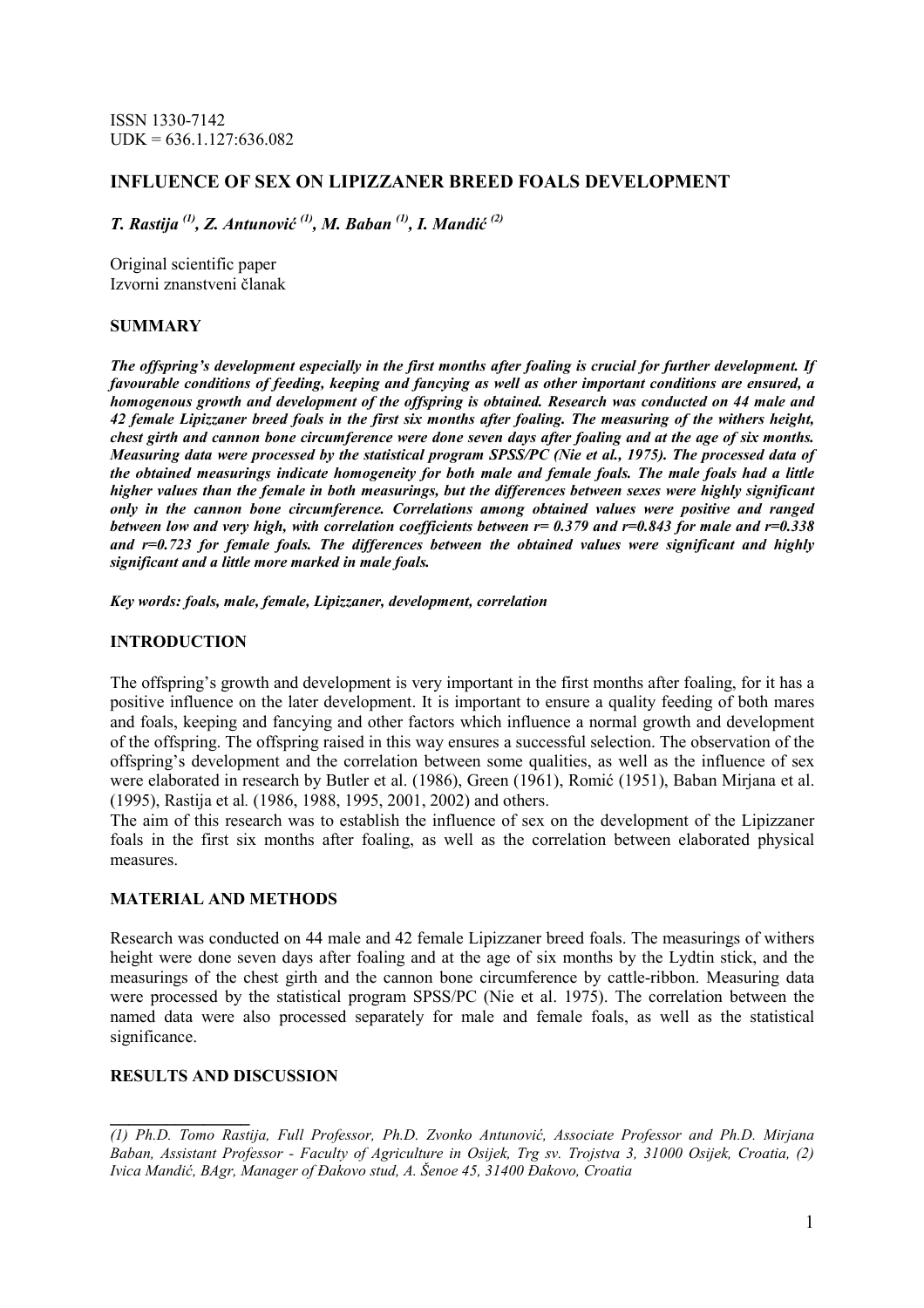The obtained values of measuring the Lipizzaner foals seven days after foaling are shown in Table 1.

| <b>Measure</b> - <i>Mjere</i>                                                                       | Male - Muški<br>$n = 44$ |      |      | Female - Ženski<br>$n = 42$ |      |      | Difference (m:f)<br><i>Razlike</i> $(m:\check{z})$ |
|-----------------------------------------------------------------------------------------------------|--------------------------|------|------|-----------------------------|------|------|----------------------------------------------------|
|                                                                                                     |                          | s    | vk   |                             | S    | vk   |                                                    |
| The withers height                                                                                  | 101.5                    | 3.65 | 3.59 | 100.67                      | 2.99 | 2.97 | 0.88                                               |
| Visina grebena                                                                                      |                          |      |      |                             |      |      |                                                    |
| The chest girth                                                                                     | 80.75                    | 3.13 | 3.87 | 80.48                       | 2.42 | 3.01 | 0.27                                               |
| Opseg prsa                                                                                          |                          |      |      |                             |      |      |                                                    |
| The cannon bone circumference                                                                       | 11.75                    | 0.44 | 3.73 | 1149                        | 0.47 | 4.13 | $0.26**$                                           |
| Opseg cjevanice<br>$\mathbf{d} \cdot \mathbf{d} \cdot \mathbf{d} \cdot \mathbf{d} \cdot \mathbf{d}$ |                          |      |      |                             |      |      |                                                    |

Table 1. Physical measures of the Lipizzaner breed foals after foaling

Tablica 1. Tjelesne mjere ždrebadi lipicanske pasmine nakon ždrijebljenja

 $*$  $(P<0.01)$ 

The withers height of the male foals was higher for 0.88 cm than the female's. The chest girth of the male foals was higher for 0.27 cm than the female's, and the cannon bone circumference for 0.26 cm. A highly significant thicker cannon bone of male foals was established by testing, while the differences at the withers height and cannon bone circumference were not statistically justified. Rastija et al. (1986) got in their researches the withers height of the male foals 102.70 cm, and of the female 103.85 cm.

The chest girth of the male foals was 81,45 cm, and of the female 83.15 cm, while the cannon bone circumference for male foals amounted to 11.92 cm, and for the female 11.80 cm. Rastija et al. (1995) research imply a lower height of male foals for 1.81 cm, and female 1.99 cm. The chest girth was smaller for  $0.24$  cm in male foals,  $0.10$  cm in female foals, while the cannon bone circumference was higher for 0.17 cm by male foals, and 0.33 cm by female in relation to our researches. Romić (1951) got considerably lower withers height and chest girth, while the cannon bone circumference corresponds to our research.

The research values correspond to values of the mentioned authors, only Romić (1951) got remarkably lower values of the withers height and chest girth.

| <b>Measure</b> - <i>Mjere</i> | Male-Muški<br>$n = 44$ |      |      | Female - Ženski<br>$n = 42$ |      |      | Difference (m:f)<br>Razlike (m:ž) |
|-------------------------------|------------------------|------|------|-----------------------------|------|------|-----------------------------------|
|                               | $\mathcal{X}$          | s    | vk   | $\mathcal{X}$               | s    | vk   |                                   |
| The withers height            | 137.11                 | 2.17 | 1.58 | 136.40                      | 1.17 | 0.86 | 0.71                              |
| Visina grebena                |                        |      |      |                             |      |      |                                   |
| The chest girth               | 136.43                 | 2.76 | 2.02 | 136.00                      | 1.27 | 0.93 | 0.43                              |
| Opseg prsa                    |                        |      |      |                             |      |      |                                   |
| The cannon bone circumference | 15.84                  | 0.58 | 3.65 | 15.27                       | 0.66 | 4.29 | $0.57**$                          |
| Opseg cjevanice               |                        |      |      |                             |      |      |                                   |

Table 2. Physical measures of the Lipizzaner breed foals after subtraction

Tablica 2. Tjelesne mjere ždrebadi lipicanske pasmine nakon odbića

 $*$ (P<0.01)

The data in Table 2 indicate a higher withers height of the six-month-old male foals for 0.71 cm, the chest girth for 0.43 cm, and the cannon bone circumference for 0.57 cm. The male foals had a highly significant thicker cannon bone than the female foals. In the first six months the male foals increased their height for 35.02%, female for 34.16%, the chest girth of the male foals was increased for 68.95%, female for 68.99%, and the cannon bone circumference of the male foals for 34.81% and female for 32.90% in relation to the values of the seven-day-old foals. According to Romić's research (1951) the male foals were larger and bonier than the female. Rastija et al. (1986) established for the six-month-old male foals the wither height of 134.60 cm, for the female 137.05 cm, the chest girth of the male foals was 132.90 cm, for the female 136.45 cm, and also the cannon bone circumference of the male foals was lower (16.05 cm) than the female (16.32 cm). Rastija et al. (1995) indicate equal for both male and female foals according to the withers height, chest girth and cannon bone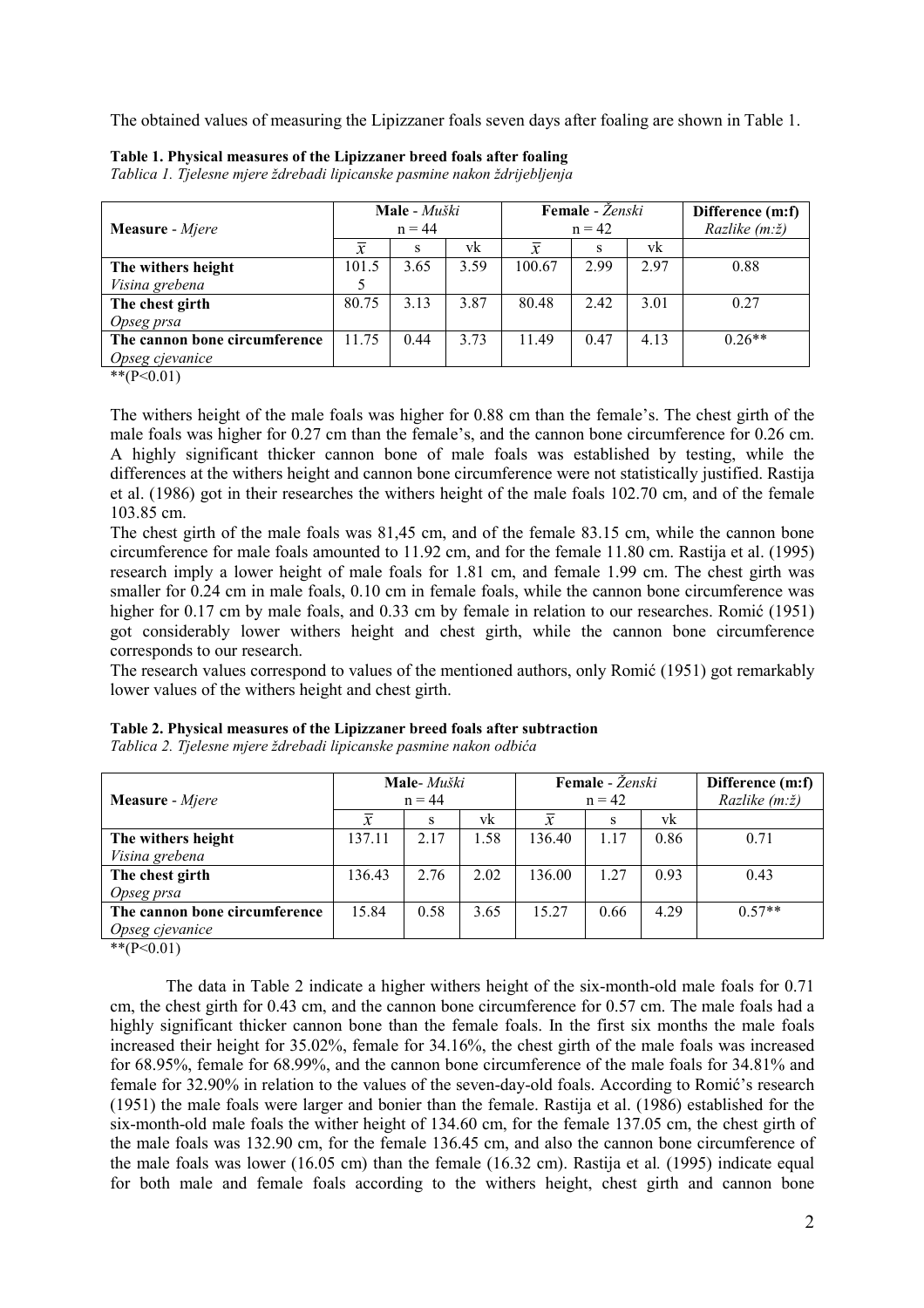circumference, while the same authors (2001) state a bigger withers height of the male foals for 1.26 cm, female for 2.71 cm, the chest girth of the male for 1.27 cm, female for 3.66 cm and the cannon bone circumference of the male for 0.79 cm, and female for 1.67 cm in relation to our researches. The same authors got higher values for female than male foals.

| <b>Ratio</b> - Odnos | Male - Muški  | Female - Ženski |
|----------------------|---------------|-----------------|
| 1:2                  | $r = 0.805**$ | $r = 0.691**$   |
| 1:3                  | $r = 0.776**$ | $r = 0.608**$   |
| 1:4                  | $r = 0.463**$ | $r = 0.459**$   |
| 1:5                  | $r = 0.455**$ | $r = 0.444**$   |
| $1:6$                | $r = 0.432**$ | $r = 0.509**$   |
| 2:3                  | $r = 0.751**$ | $r = 0.578**$   |
| 2:4                  | $r = 0.453**$ | $r = 0.464**$   |
| 2:5                  | $r = 0.385*$  | $r = 0.508**$   |
| 2:6                  | $r = 0.379*$  | $r = 0.461**$   |
| 3:4                  | $r = 0.418**$ | $r = 0.338*$    |
| 3:5                  | $r = 0.415**$ | $r = 0.385*$    |
| 3:6                  | $r = 0.413**$ | $r = 0.364*$    |
| 4:5                  | $r = 0.843**$ | $r = 0.723**$   |
| 4:6                  | $r = 0.629**$ | $r = 0.488**$   |
| 5:6                  | $r = 0.650**$ | $r = 0.513**$   |

Table 3. The correlation of physical measures by male and female Lipizzaner breed foals Tablica 3. Korelacijska povezanost tjelesnih mjera muške i ženske ždrebadi lipicanske pasmine

1-the withers height of foals after foaling; 2-the chest girth after foaling; 3-the cannon bone circumference after foaling; 4-the withers height after subtraction; 5-the chest girth after subtraction; 6-the cannon bone circumference after subtraction

1 – Visina grebena ždrebadi nakon ždrijebljenja; 2 – Opseg prsa nakon ždrijebljenja; 3 – Opseg cjevanice nakon ždrijebljenja; 4 – Visina grebena nakon odbića; 5 – Opseg prsa nakon odbića; 6 – Opseg cjevanice nakon odbića  $*(P<0.05);$  \*\* $(P<0.01)$ 

The correlation (Table 3) between the mentioned physical measures after foaling and subtraction were positive with correlative coefficients for male foals between  $r=0.379$  and  $r=0.834$ , and for female foals r=0.338 and r=0.723. Although the correlation was positive for both male and female foals, it was slightly more marked in male foals. Rastija et al. (2001) also established a positive correlation among attained values, slightly more pronounced in male foals. Saastamoinen (1990) points at a high correlation of physical measures of the offspring. Green (1961) states the withers height and the chest girth as the most reliable indicator of the offspring's development. The research of McCann et al. (1988) shows a variation of correlations between physical measures of young horses between r=0.34 and 0.74, and according to Hintz et al. (1979) the correlation was between a very weak and strongly positive in the foal's first age.

#### **CONCLUSSION**

Based on the carried out research on the influence of sex on Lipizzaner foals physical measures development the following can be concluded:

The withers height of the seven-day-old male foals was higher for 0.71 cm, the chest girth for 0.43 cm and the cannon bone circumference for 0.57 cm.

The withers height of the six-month-old male foals was higher for 0.88 cm, the chest girth for 0.27 cm and the cannon bone circumference for 0.26 cm.

The correlation among attained values of the physical measures of the Lipizzaner foals was positive and significant and highly significant, slightly more pronounced in male foals, what corresponds to values in elaborated works cited.

#### **REFERENCES**